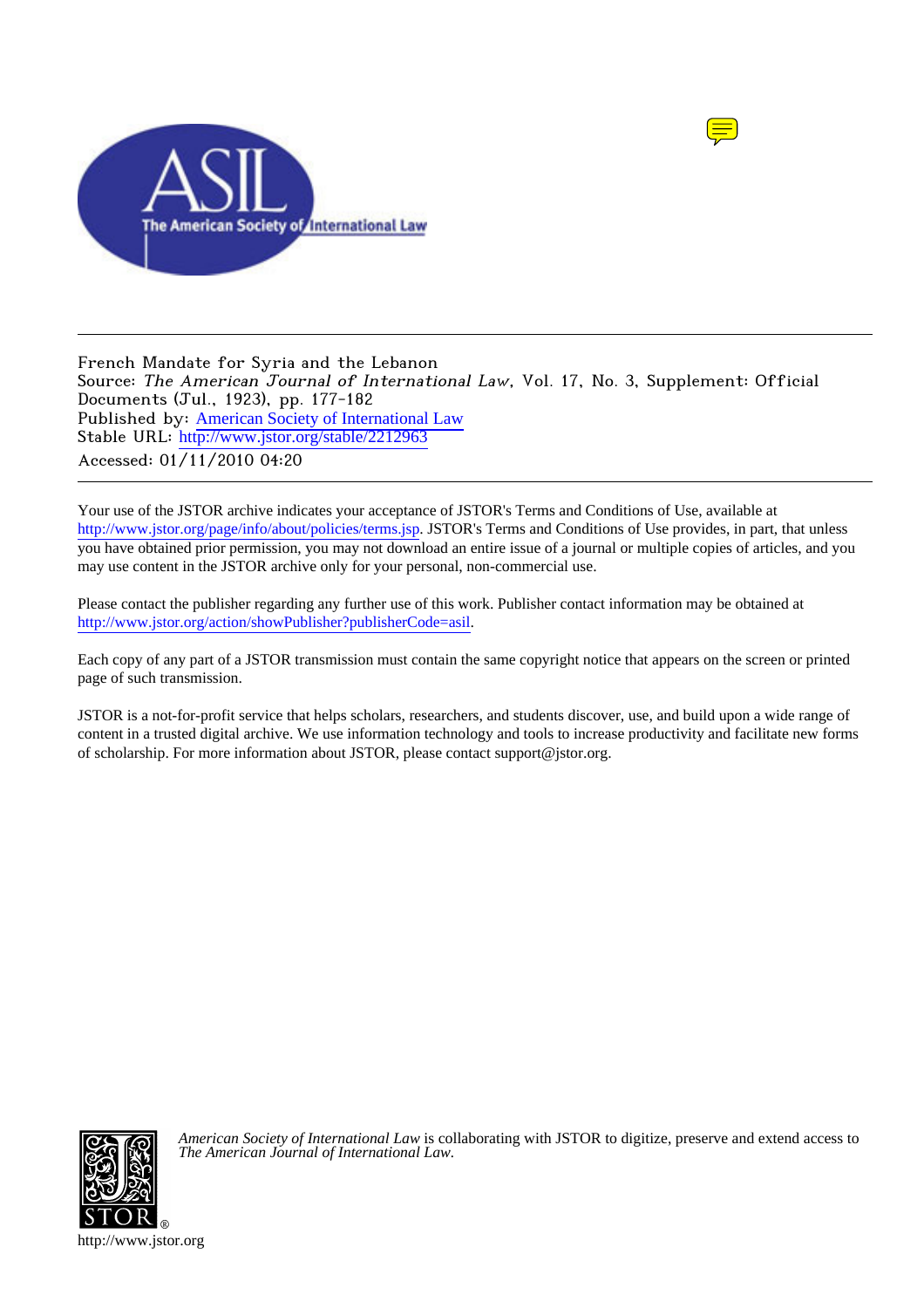## FRENCH MANDATE FOR SYRIA AND THE LEBANON<sup>1</sup>

The Council of the League of Nations:

Whereas the Principal Allied Powers have agreed that the territory of Syria and the Lebanon, which formerly belonged to the Turkish Empire shall, within such boundaries as may be fixed by the said Powers, be entrusted to a Mandatory charged with the duty of rendering administrative advice and assistance to the population, in accordance with the provisions of Article 22 (paragraph 4) of the Covenant of the League of Nations; and

Whereas the Principal Allied Powers have decided that the mandate for the territory referred to above should be conferred on the Government of the French Republic, which has accepted it; and

Whereas the terms of this mandate, which are defined in the articles below, have also been accepted by the Government of the French Republic and submitted to the Council of the League for approval; and

Whereas the Government of the French Republic has undertaken to exercise this mandate on behalf of the League of Nations, in conformity with the following provisions; and

Whereas by the aforementioned Article 22 (paragraph 8), it is provided that the degree of authority, control or administration to be exercised by the Mandatory, not having been previously agreed upon by the members of the League, shall be explicitly defined by the Council of the League of Nations;

Confirming the said mandate, defines its terms as follows:

## ARTICLE 1

The Mandatory shall frame, within a period of three years from the coming into force of this mandate, an organic law for Syria and the Lebanon.

This organic law shall be framed in agreement with the native authorities and shall take into account the rights, interests, and wishes of all the population inhabiting the said territory. The Mandatory shall further enact measures to facilitate the progressive development of Syria and the Lebanon as independent states. Pending the coming into effect of the organic law, the Government of Syria and the Lebanon shall be conducted in accordance with the spirit of this mandate.

The Mandatory shall, as far as circumstances permit, encourage local autonomy.

## ARTICLE 2

The Mandatory may maintain its troops in the said territory for its defence. It shall further be empowered, until the entry into force of the organic law and the reestablishment of public security, to organize such local militia as may be necessary for the defence of the territory, and to employ this militia for defence and also for the maintenance of order. These

<sup>1</sup> League of Nations Official Journal, Aug. 1922, p. 1013. See declaration giving condition of approval of the mandates for Palestine and Syria, infra, p. 193.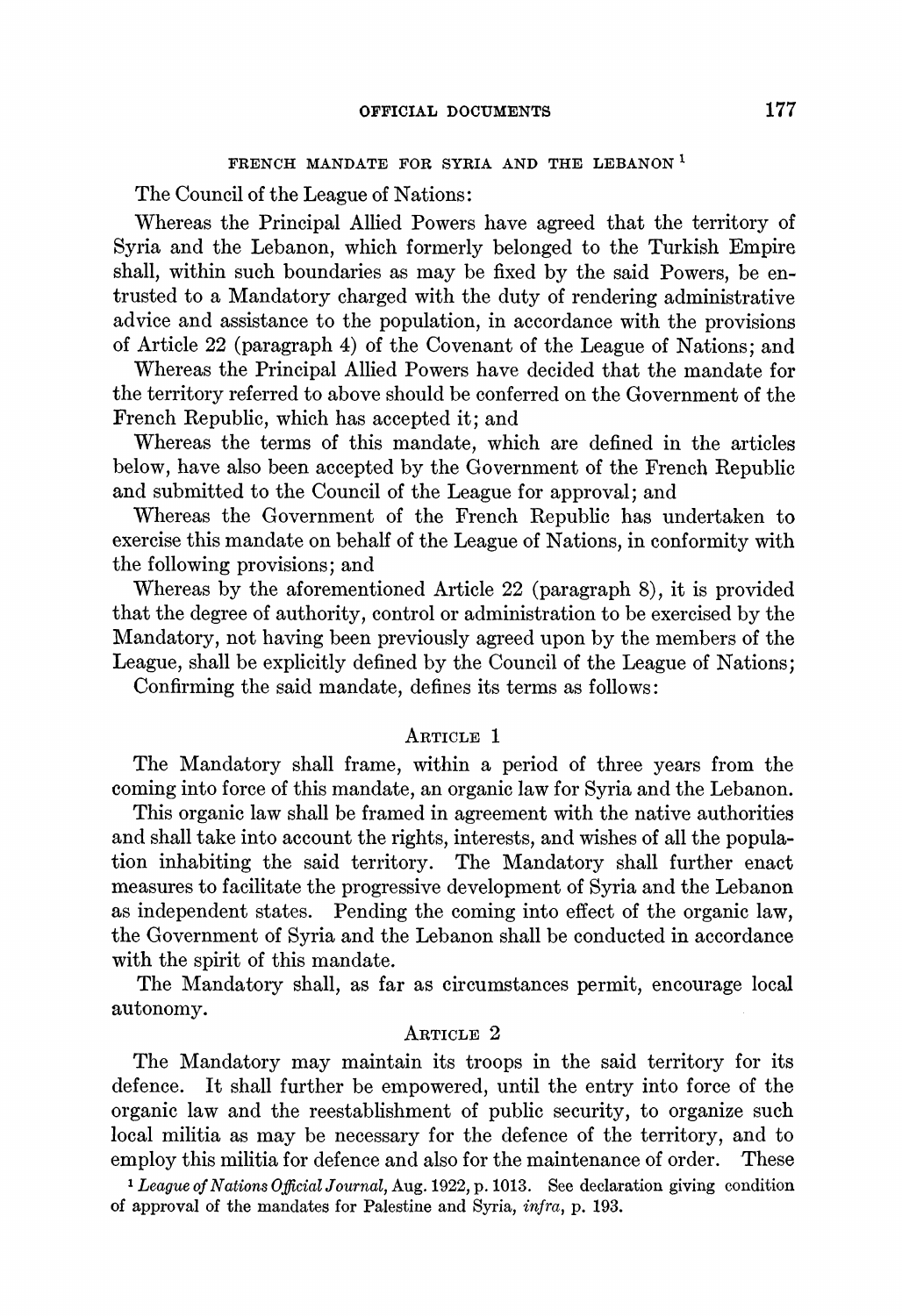local forces may only be recruited from the inhabitants of the said territory.

The said militia shall thereafter be under the local authorities, subject to the authority and the control which the Mandatory shall retain over these forces. It shall not be used for purposes other than those above specified save with the consent of the Mandatory.

Nothing shall preclude Syria and the Lebanon from contributing to the cost of the maintenance of the forces of the Mandatory stationed in the territory.

The Mandatory shall at all times possess the right to make use of the ports, railways and means of communication of Syria and the Lebanon for the passage of its troops and of all materials, supplies and fuel.

## ARTICLE 3

The Mandatory shall be entrusted with the exclusive control of the foreign relations of Syria and the Lebanon and with the right to issue exequaturs to the consuls appointed by foreign Powers. Nationals of Syria and the Lebanon living outside the limits of the territory shall be under the diplomatic and consular protection of the Mandatory.

## ARTICLE 4

The Mandatory shall be responsible for seeing that no part of the territory of Syria and the Lebanon is ceded or leased or in any way placed under the control of a foreign Power.

## ARTICLE 5

The privileges and immunities of foreigners, including the benefits of consular jurisdiction and protection as formerly enjoyed by capitulation or usage in the Ottoman Empire, shall not be applicable in Syria and the Lebanon. Foreign consular tribunals shall, however, continue to perform their duties until the coming into force of the new legal organization provided for in Article 6.

Unless the Powers whose nationals enjoyed the aforementioned privileges and immunities on August 1, 1914, shall have previously renounced the right to their reestablishment, or shall have agreed to their non-application during a specified period, these privileges and immunities shall at the expiration of the mandate be immediately reestablished in their entirety or with such modifications as may have been agreed upon between the Powers concerned.

## ARTICLE 6

The Mandatory shall establish in Syria and the Lebanon a judicial system which shall assure to natives as well as to foreigners a complete guarantee of their rights.

Respect for the personal status of the various peoples and for their religious interests shall be fully guaranteed. In particular, the control and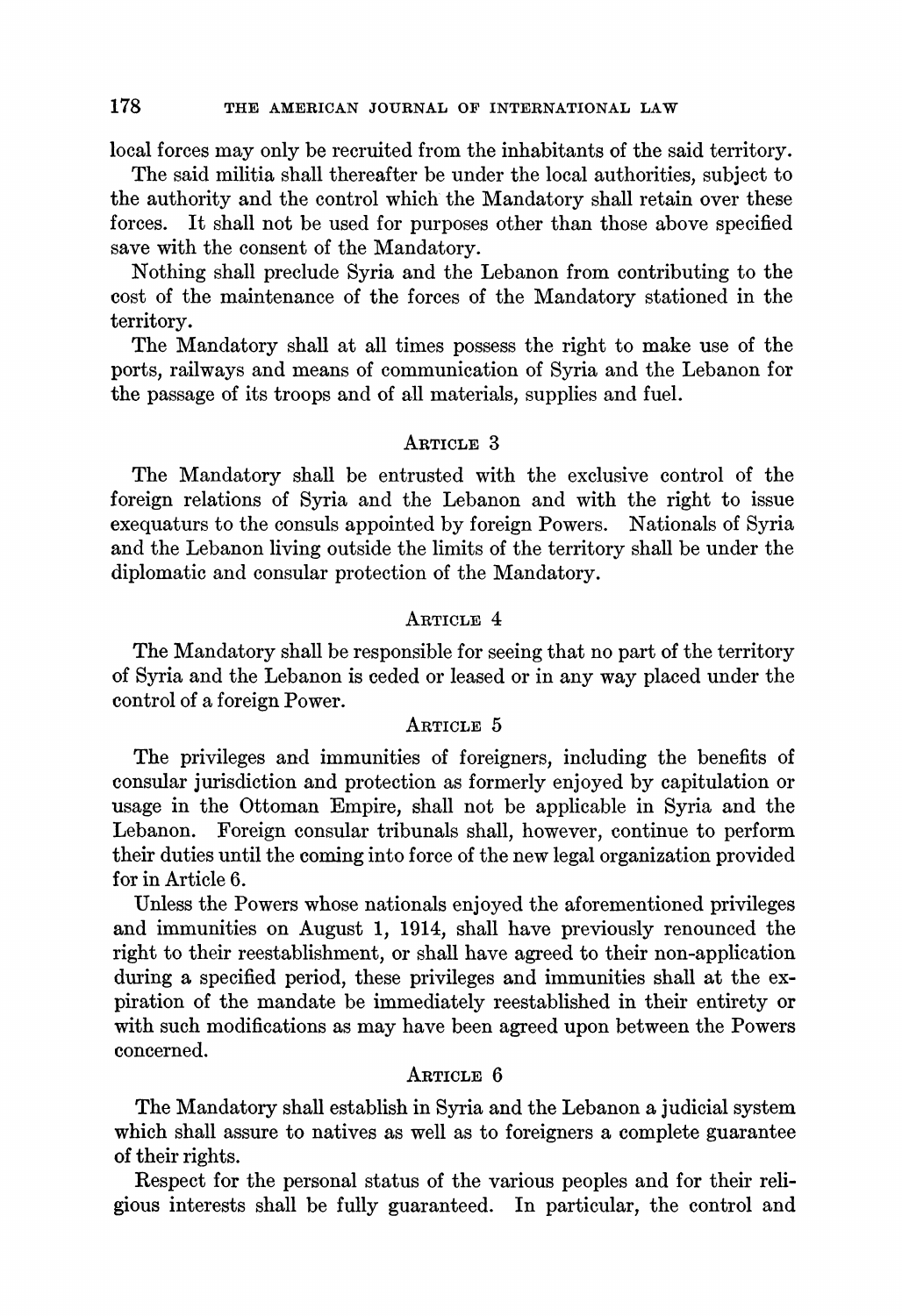administration of Wakfs shall be exercised in complete accordance with religious law and the dispositions of the founders.

#### ARTICLE 7

Pending the conclusion of special extradition agreements, the extradition treaties at present in force between foreign Powers and the Mandatory shall apply within the territory of Syria and the Lebanon.

## ARTICLE 8

The Mandatory shall ensure to all complete freedom of conscience and the free exercise of all forms of worship which are consonant with public order and morality. No discrimination of any kind shall be made between the inhabitants of Syria and the Lebanon on the ground of differences in race, religion or language.

The Mandatory shall encourage public instruction, which shall be given through the medium of the native languages in use in the territory of Syria and the Lebanon.

The right of each community to maintain its own schools for the instruction and education of its own members in its own language, while conforming to such educational requirements of a general nature as the administration may impose, shall not be denied or impaired.

## ARTICLE 9

The Mandatory shall refrain from all interference in the administration of the Councils of management (Conseils de fabrique) or in the management of religious communities and sacred shrines belonging to the various religions, the immunity of which has been expressly guaranteed.

## ARTICLE 10

The supervision exercised by the Mandatory over the religious missions in Syria and the Lebanon shall be limited to the maintenance of public order and good government; the activities of these religious missions shall in no way be restricted, nor shall their members be subjected to any restrictive measures on the ground of nationality, provided that their activities are confined to the domain of religion.

The religious missions may also concern themselves with education and relief, subject to the general right of regulation and control by the Mandatory or of the local government, in regard to education, public instruction and charitable relief.

#### ARTICLE 11

The Mandatory shall see that there is no discrimination in Syria or the Lebanon against the nationals, including societies and associations, of any state member of the League of Nations as compared with its own nationals,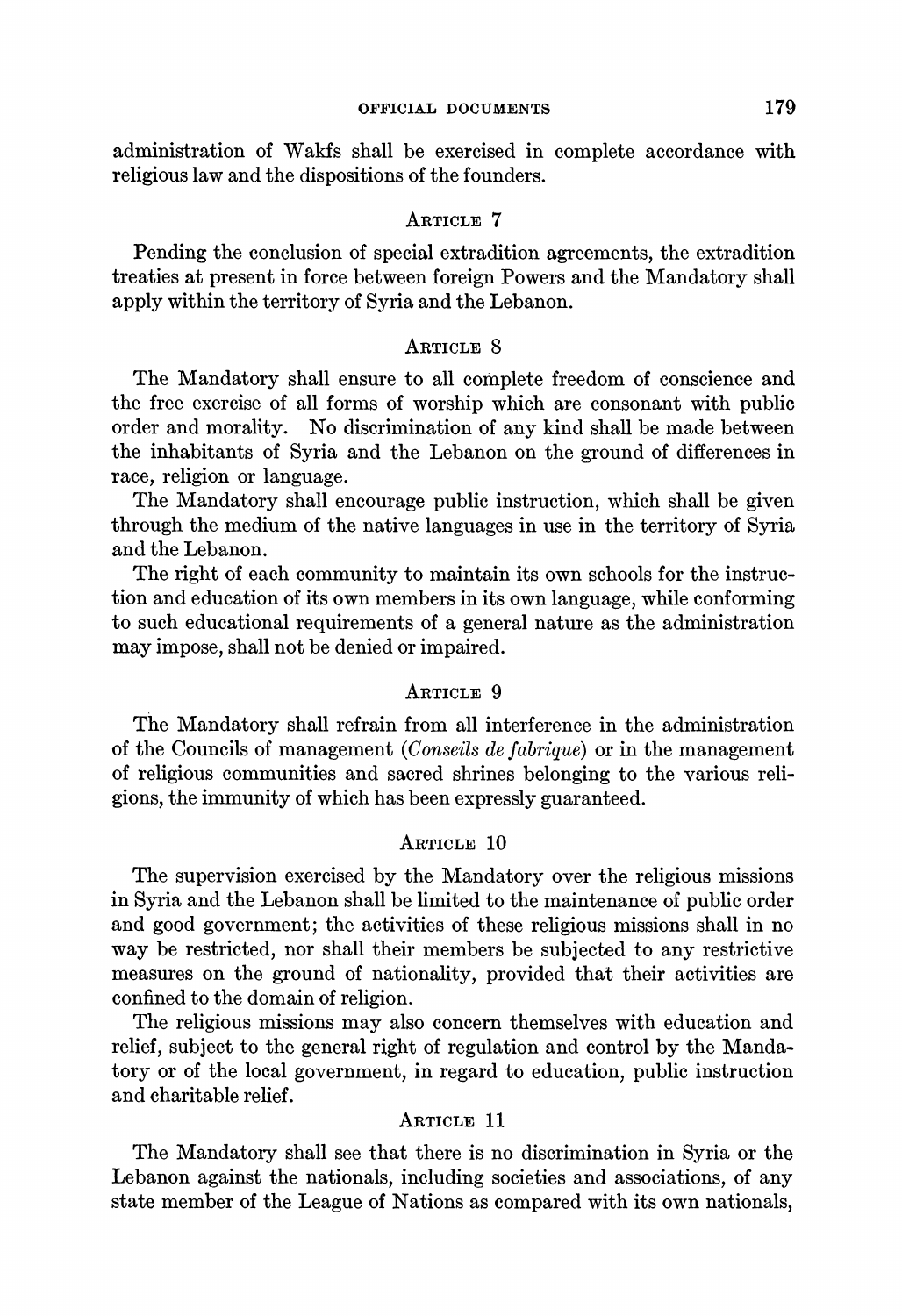including societies and associations, or with the nationals of any other foreign state in matters concerning taxation or commerce, the exercise of professions or industries, or navigation, or in the treatment of ships or aircraft. Similarly, there shall be no discrimination in Syria or the Lebanon against goods originating in or destined for any of the said states; there shall be freedom of transit, under equitable conditions, across the said territory.

Subject to the above, the Mandatory may impose or cause to be imposed by the local governments such taxes and customs duties as it may consider necessary. The Mandatory, or the local governments acting under its advice, may also conclude on grounds of contiguity any special customs arrangements with an adjoining country.

The Mandatory may take or cause to be taken, subject to the provisions of paragraph 1 of this article, such steps as it may think best to ensure the development of the natural resources of the said territory and to safeguard the interests of the local population.

Concessions for the development of these natural resources shall be granted without distinction of nationality between the nationals of all states members of the League of Nations, but on condition that they do not infringe upon the authority of the local government. Concessions in the nature of a general monopoly shall not be granted. This clause shall in no way limit the right of the Mandatory to create monopolies of a purely fiscal character in the interest of the territory of Syria and the Lebanon, and with a view to assuring to the territory the fiscal resources which would appear best adapted to the local needs, or, in certain cases, with a view to developing the natural resources either directly by the state or through an organization under its control, provided that this does not involve either directly or indirectly the creation of a monopoly of the natural resources in favor of the Mandatory or its nationals, nor involve any preferential treatment which would be incompatible with the economic, commercial and industrial equality guaranteed above.

## ARTICLE 12

The Mandatory shall adhere, on behalf of Syria and the Lebanon, to any general international agreements already existing, or which may be concluded hereafter with the approval of the League of Nations, in respect of the following: the slave trade, the traffic in drugs, the traffic in arms and ammunition, commercial equality, freedom of transit and navigation, aerial navigation, postal, telegraphic or wireless communications, and measures for the protection of literature, art or industries.

## ARTICLE 13

The Mandatory shall secure the adhesion of Syria and the Lebanon, so far as social, religious and other conditions permit, to such measures of common utility as may be adopted by the League of Nations for preventing and combating disease, including diseases of animals and plants.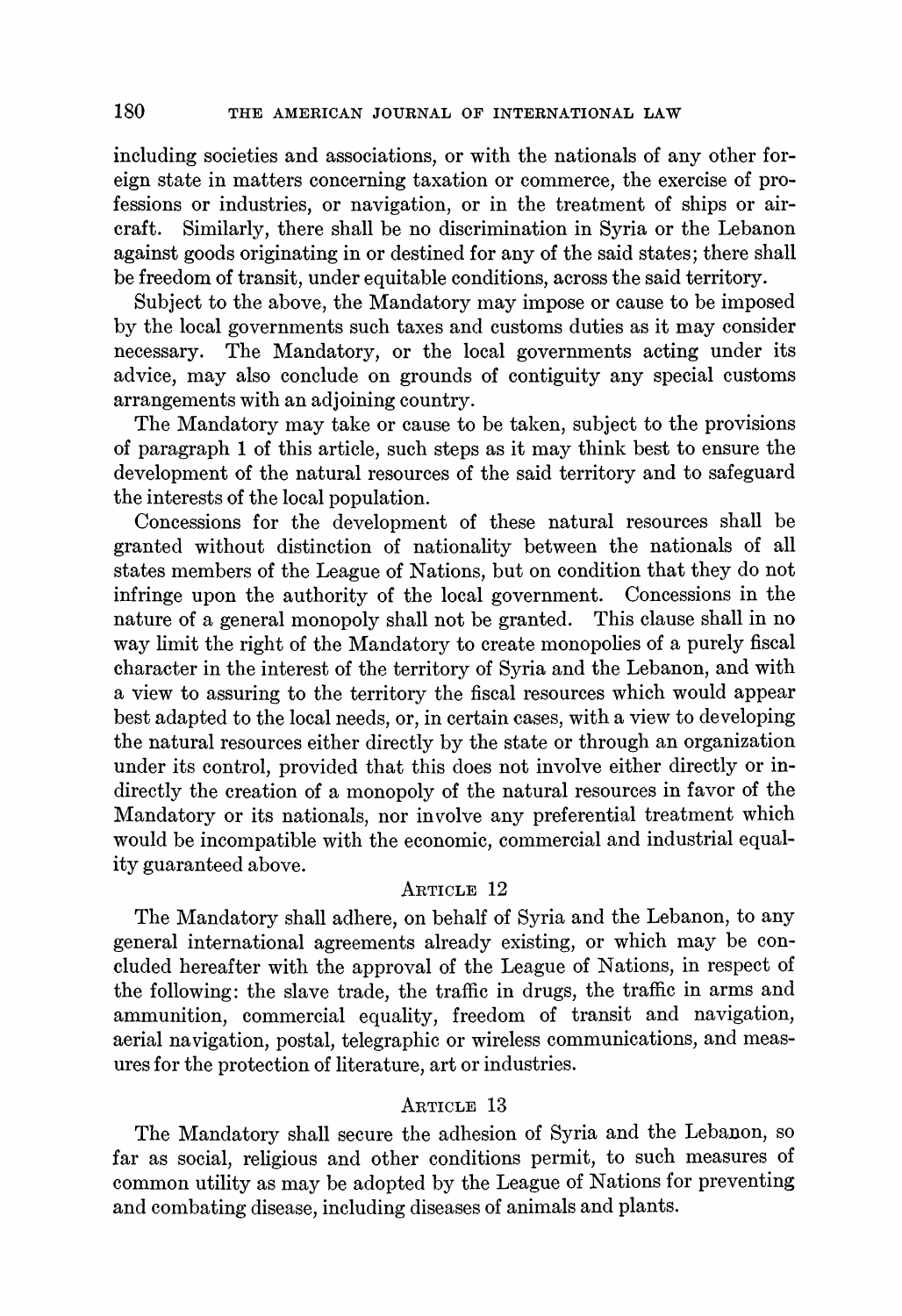## OFFICIAL DOCUMENTS 181

#### ARTICLE 14

The Mandatory shall draw up and put into force within twelve months from this date a law of antiquities in conformity with the following provisions. This law shall ensure equality of treatment in the matter of excavations and archaeological research to the nationals of all states members of the League of Nations.

(1) "Antiquity" means any construction or any product of human activity earlier than the year 1700 A.D.

 $(2)$  The law for the protection of antiquities shall proceed by encouragement rather than by threat.

Any person who, having discovered an antiquity without being furnished with the authorization referred to in paragraph 5, reports the same to an official of the competent department, shall be rewarded according to the value of the discovery.

(3) No antiquity may be disposed of except to the competent department, unless this department renounces the acquisition of any such antiquity.

No antiquity may leave the country without an export licence from the said department.

(4) Any person who maliciously or negligently destroys or damages an antiquity shall be liable to a penalty to be fixed.

(5) No clearing of ground or digging with the object of finding antiquities shall be permitted, under penalty of fine, except to persons authorized by the competent department.

(6) Equitable terms shall be fixed for expropriation, temporary or permanent, of lands which might be of historical or archaeological interest.

(7) Authorization to excavate shall only be granted to persons who show sufficient guarantees of archaeological experience. not, in granting these authorizations, act in such a way as to exclude scholars of any nation without good grounds.

(8) The proceeds of excavations may be divided between the excavator and the competent department in a proportion fixed by that department. If division seems impossible for scientific reasons, the excavator shall receive a fair indemnity in lieu of a part of the find.

## ARTICLE 15

Upon the coming into force of the organic law referred to in Article 1, an arrangement shall be made between the Mandatory and the local governments for reimbursement by the latter of all expenses incurred by the Mandatory in organizing the administration, developing local resources, and carrying out permanent public works, of which the country retains the benefit. Such arrangement shall be communicated to the Council of the League of Nations.